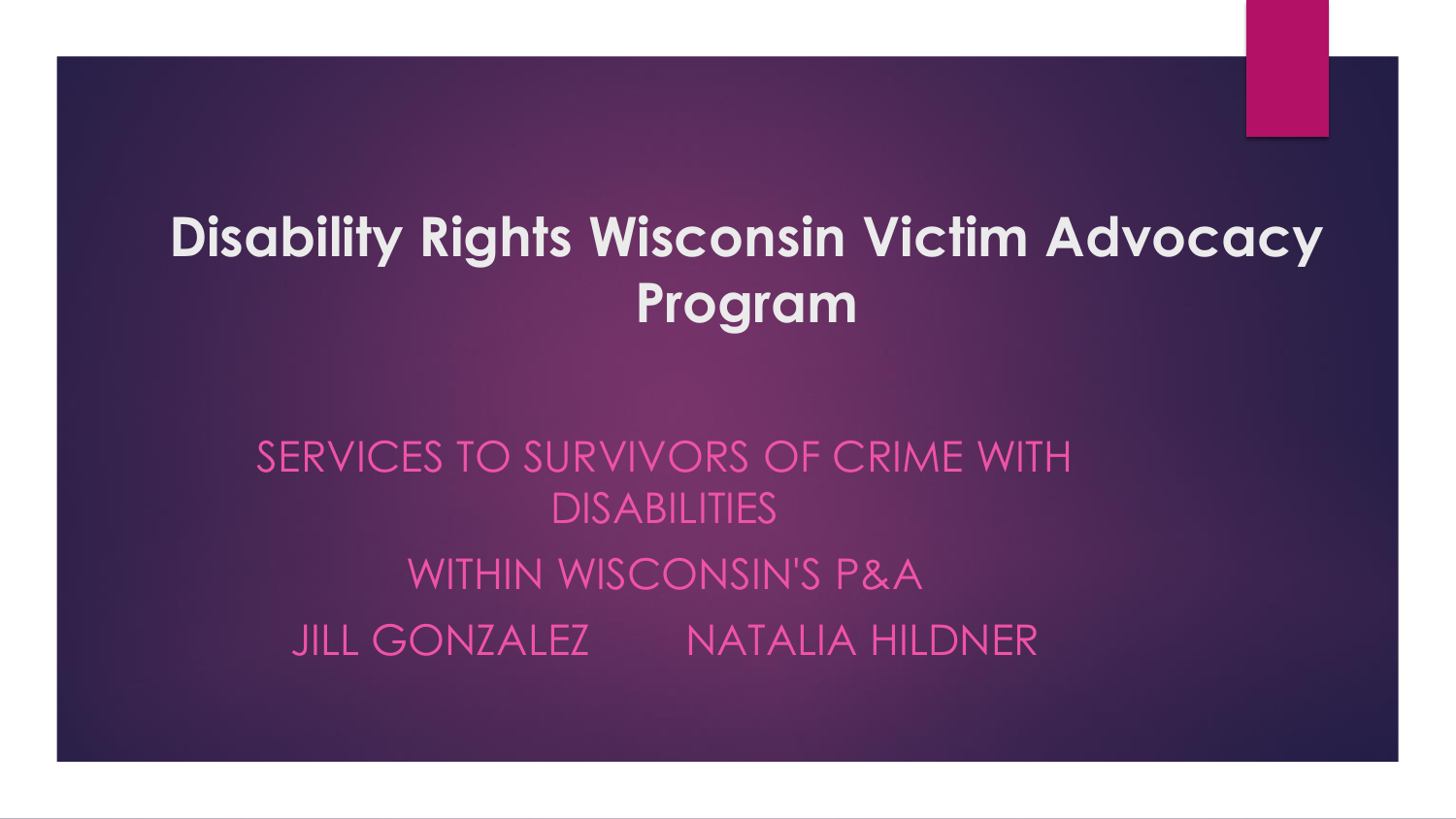## Introduction to Wisconsin's P&A

- Disability Rights Wisconsin is a private non-profit organization and is Wisconsin's state's Protection and Advocacy system
- Our mission is to advance the dignity, equality, and self-determination of people with disabilities
- DRW works to pursue justice on matters related to human and legal rights
- DRW's goal is to help people with disabilities access services and opportunities through its advocacy and legal expertise
- Advocates and attorneys provide direct advocacy services (casework) and systems advocacy (policy work) to achieve positive changes in the lives of people with disabilities and their families
- Monitor public and private institutions and programs that provide services to PWDs
- Balance our work by setting goals and priorities
- Empower people and their families through our disability rights trainings with the goal of self-advocacy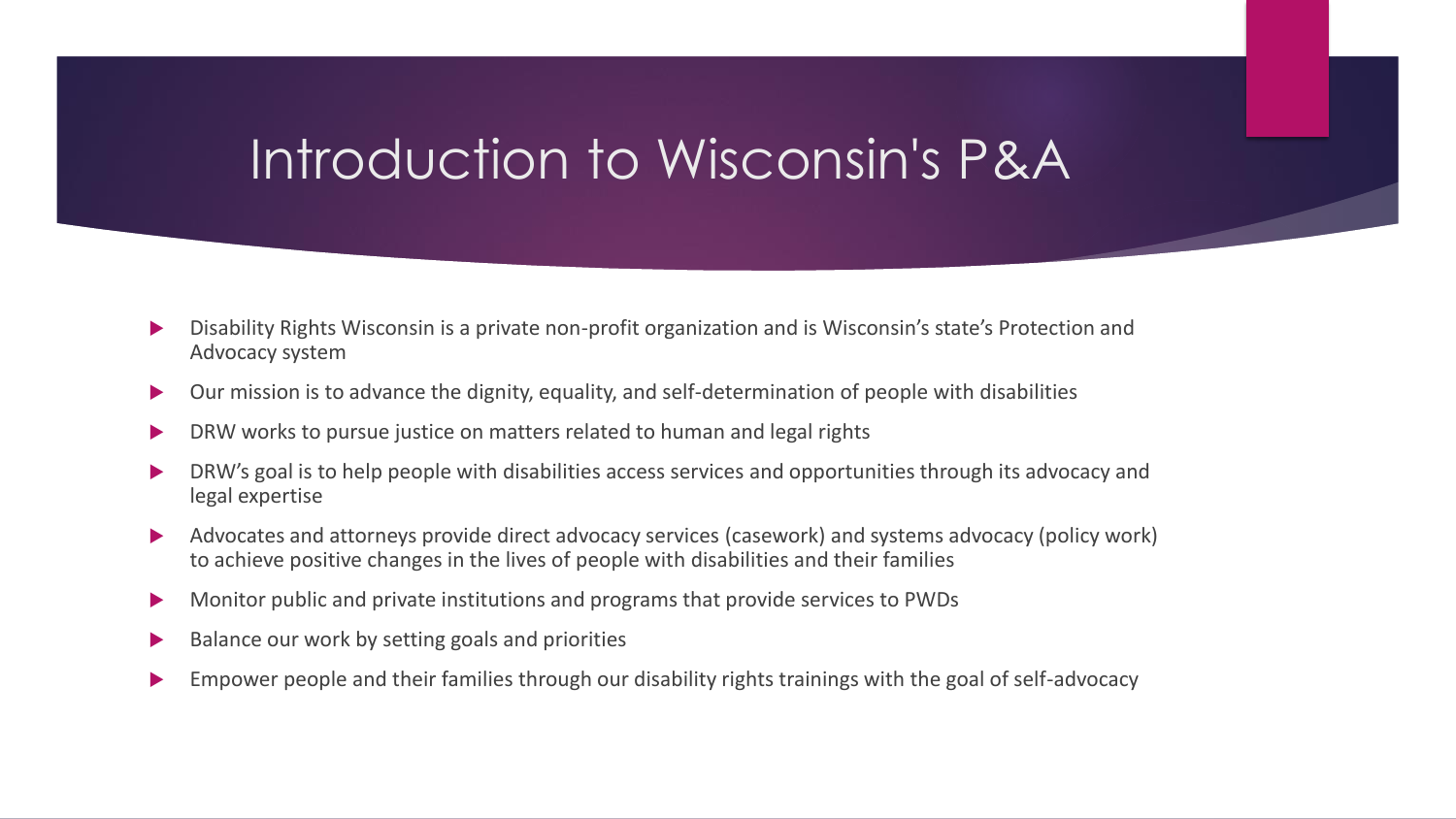### DRW's Core Values and Programs

- Diversity (who we serve and staff)
- **Dignity**
- Independence
- Accessibility (programs, buildings, advocates)
- Inclusion (public places, communities)
- Human Rights and Liberation (quality of life)
- Specifically address disability-related injustices at the intersections of disability and race, disability and gender, disability and gender-based violence, and more.
- **Protection and Advocacy (Core** Service)
- Disability Benefits Specialists Training and Support
- Disability Drug Benefit Hotline
- Family Care and IRIS Ombudsman
- SSI Managed Care External Advocacy Project
- Victim Advocacy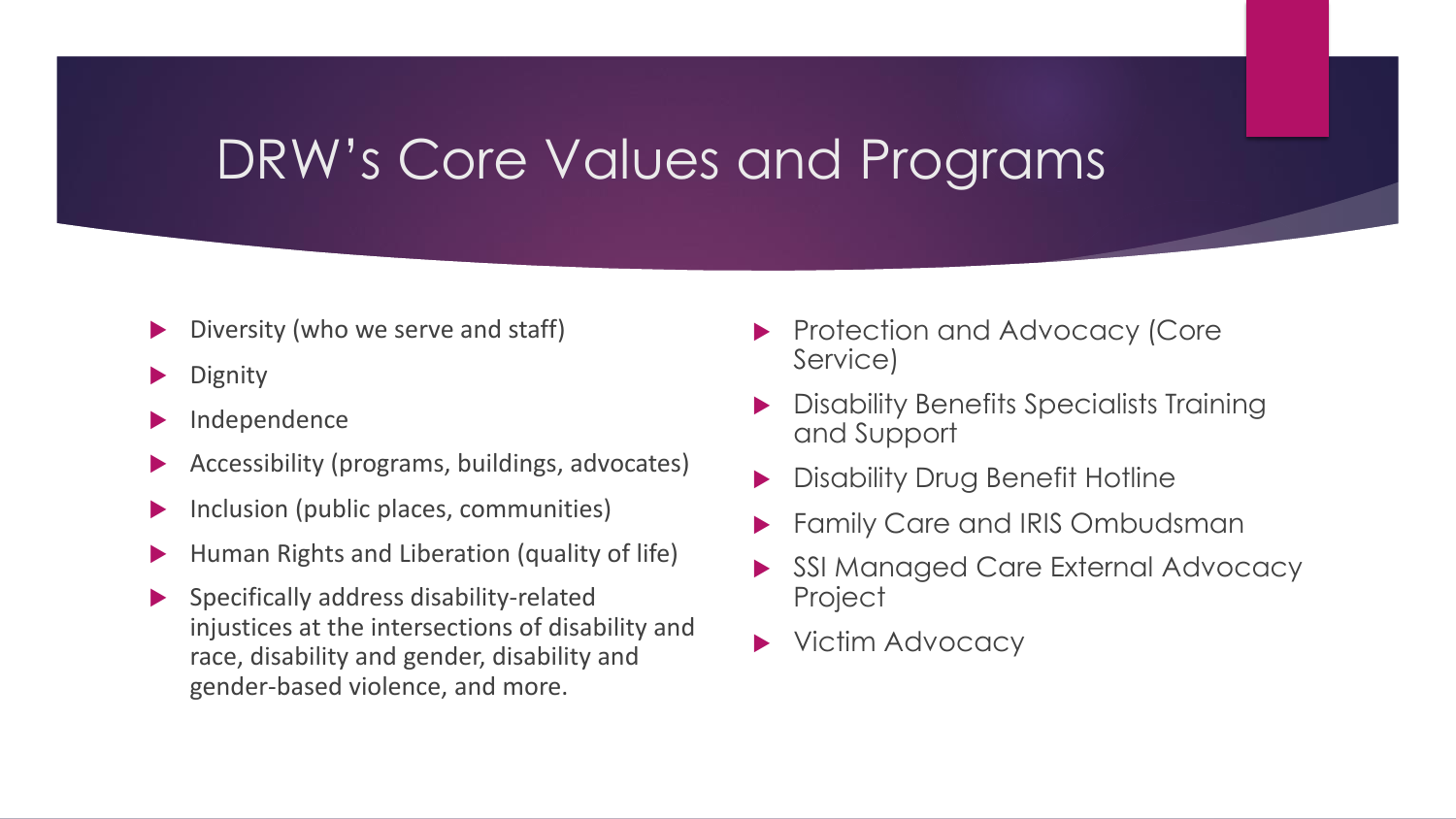### Meet the VAP's Team Members

### **Madison Office**

- Nadya Rosen: Managing Attorney
- Ellie Jarvie: Advocacy Specialist; Community and Institutions (C&I)
- **Phyllis Greenberger: Lead Advocacy** Specialist; C&I; Schools and Civil Rights
- ▶ Natalia Hildner: Advocacy and Outreach Specialist
- Jill Gonzalez: Advocacy Specialist; Schools

### **Milwaukee Office**

 Lydia Hartlaub: Staff Attorney; Schools and Civil Rights; Limited Immigration issues

### **Green Bay Office**

- **Pam Malin: VAWA Project Coordinator;** Advocacy Specialist
- **Elvita Erdmann: Advocacy Specialist**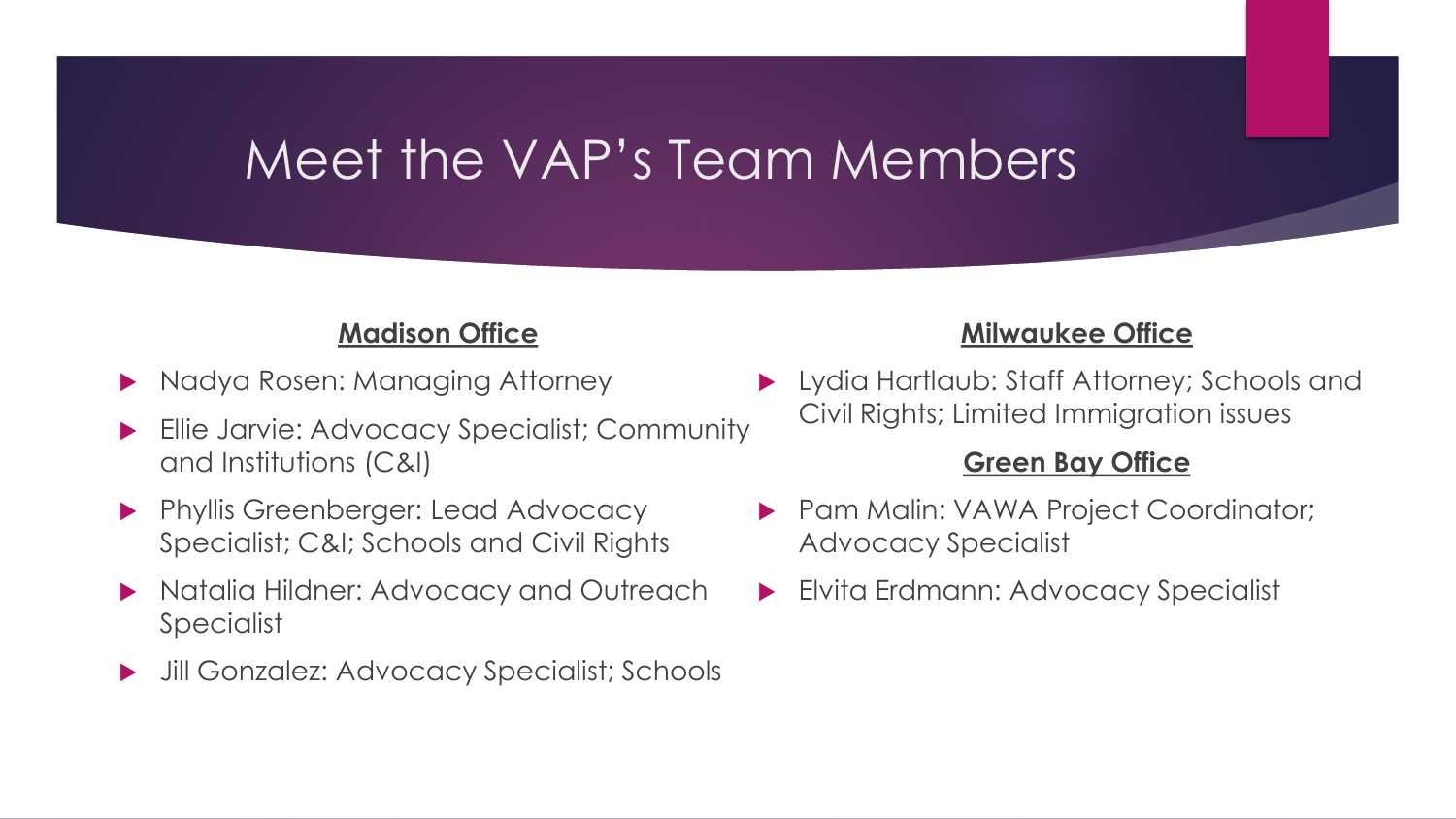# **History of VOCA Grant**

- ▶ In 1984 the VOCA was passed by Congress and signed by then President Ronald Reagan
- It established the Crime Victims Fund that is used to support programs that provide services to victims of all types of crime. This fund, comes directly from offender generated revenue
- Administered by the US Department of Justice. The monies are distributed to each state including U.S. territories by the Office of Victims of Crime (OVC)
- ▶ The Wisconsin Department of Justice, Office of Crime Victims Services (OCVS) administers the VOCA grant program and distributes the funds across WI. The amount that OCVS receives annually fluctuates, and is based on a set formula, and cannot exceed a cap set by Congress
- <https://ovc.ojp.gov/>
- <https://www.doj.state.wi.us/ocvs>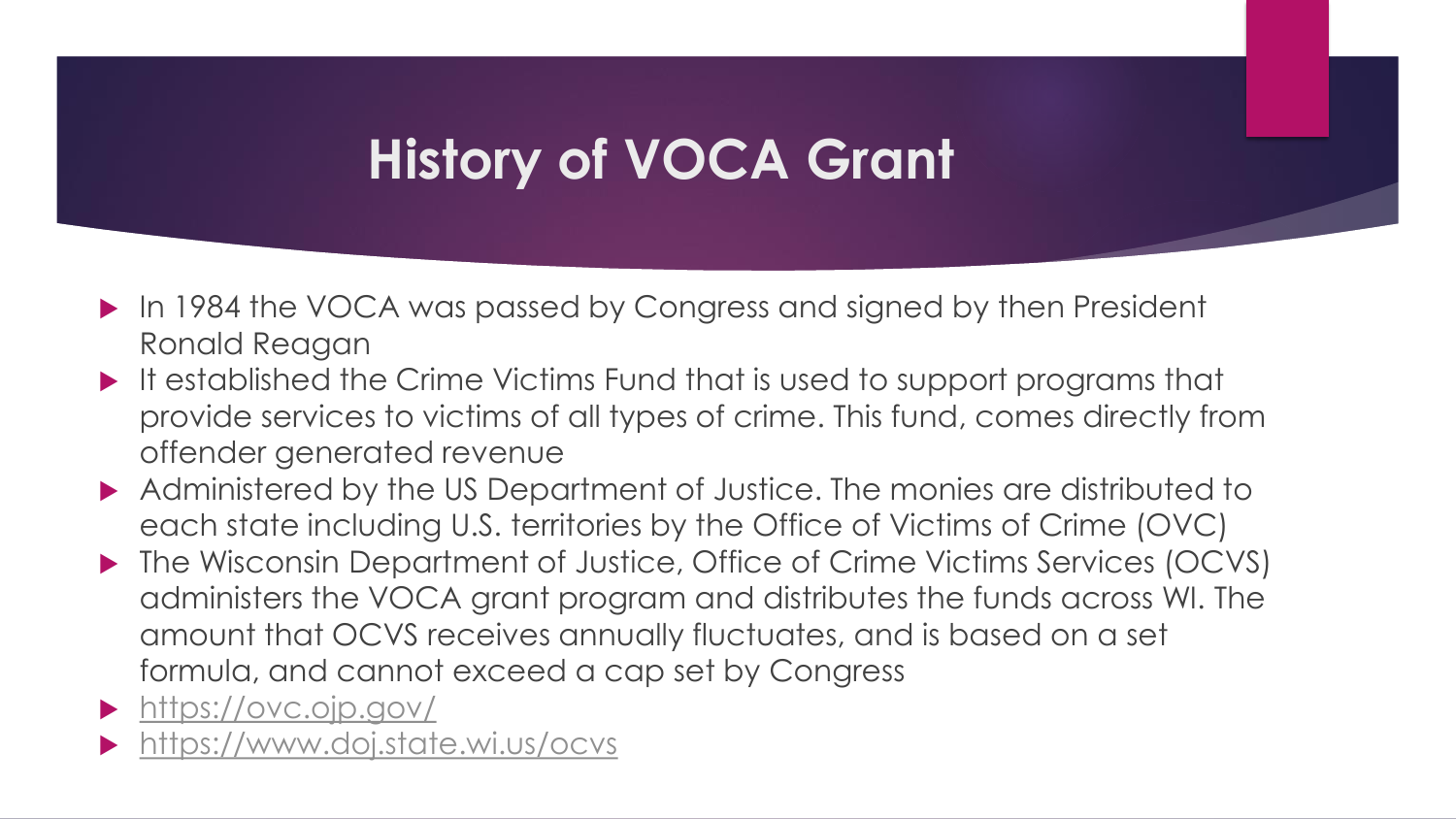### **VAWA-Another Victim Focus Grant**

- The Violence Against Women Act was originally passed in 1994. It is the first federal legislation that specifically recognized that domestic violence and sexual assault are crimes. It provides funding for programs and projects as well as created certain legal protections for survivors. Funds states, municipalities, courts, and non-profits.
- VAWA funding is administered by the US Department of Justice, Office on Violence Against Women (OVW).
- OVW administers 19 grant programs aimed at ending violence and supporting survivors. Some of the grant programs target specific types of services while others are population-specific.
- VAWA was re-authorized several times (2000, 2005, and 2013) but was not reauthorized in 2018.
- Supporting the development of a disability-based training curriculum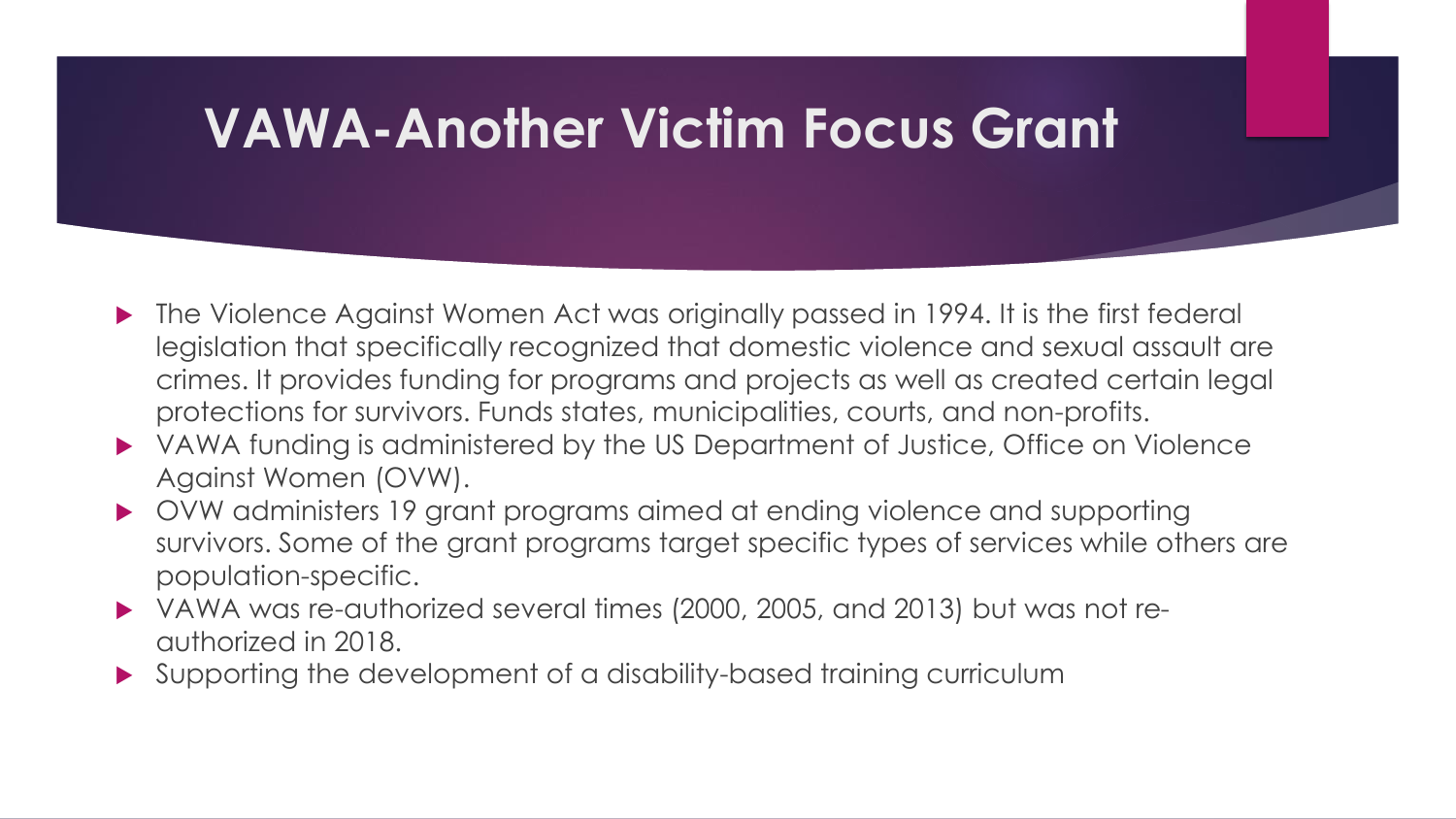Wisconsin State Statute 950 Rights of Victims and Witnesses of Crime

#### **Definitions**

- Crime means an act committed in this state which, if committed by a competent adult, would constitute a crime, as defined in s.939.12
- **•** Victim of Crime-means a person who has suffered physical, sexual, financial, or emotional harm as a result of a commission of a crime

#### **Victimization Types**

- 26 different categories by the US DOJ
- Adult physical/sexual assault/assaulted as children
- Child physical abuse/neglect
- Domestic/family Violence/Teen dating
- Bullying-Hate Crimes-Stalking-Harassment
- Burglary-Robbery
- Elder abuse
- Homicide
- Financial crimes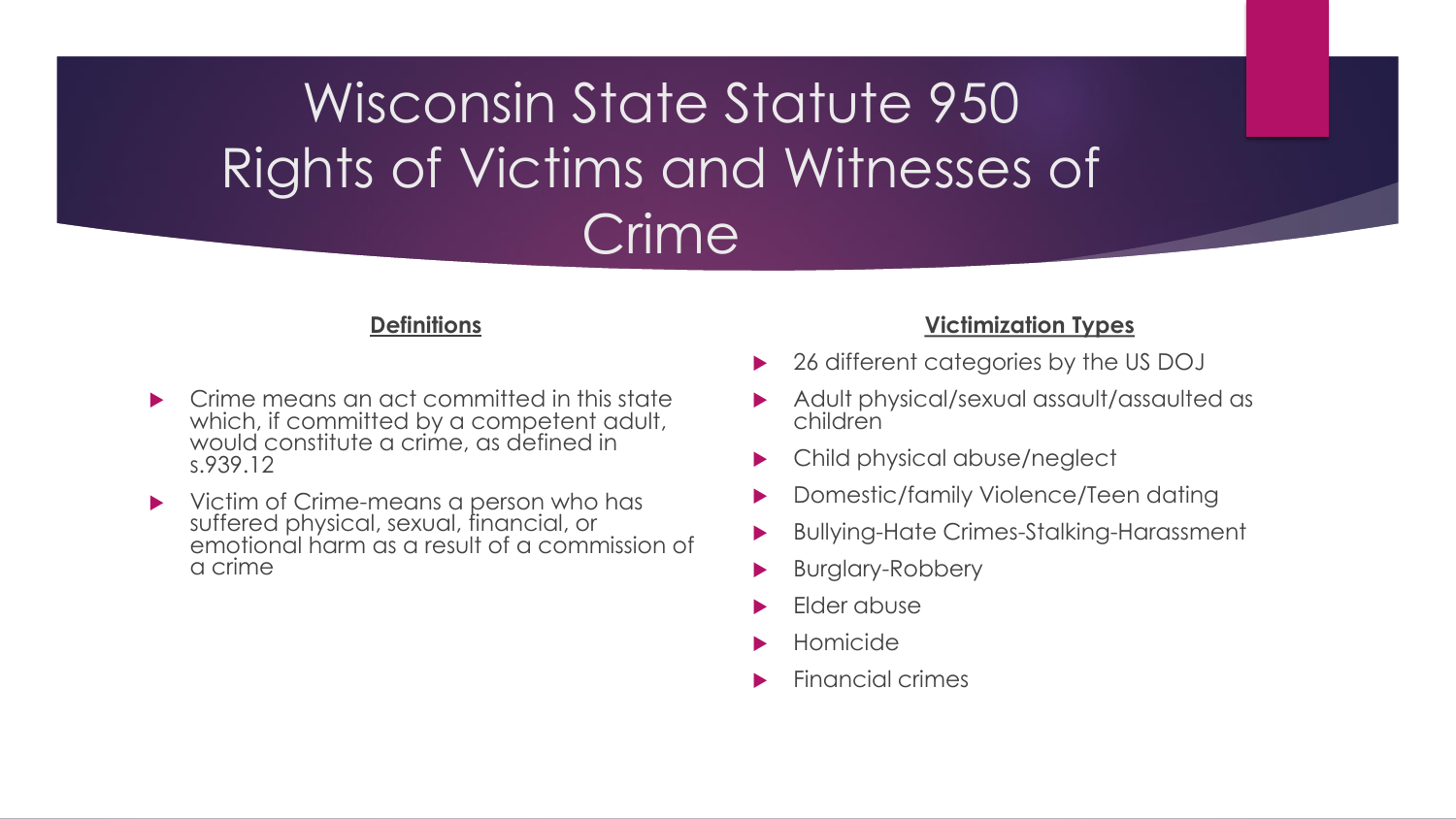# **Why its Necessary to Provide Victim Services for People with Disabilities**

Statistics about victim/survivors of crime with disabilities:

- **People with disabilities are twice as likely to be victims of violent crime as people** without disabilities.
- People with Intellectual Disabilities are sexually assaulted at seven times the rate of people without disabilities.
- ▶ One in 5 violent crime victims with disabilities believe they were targeted due to their disability.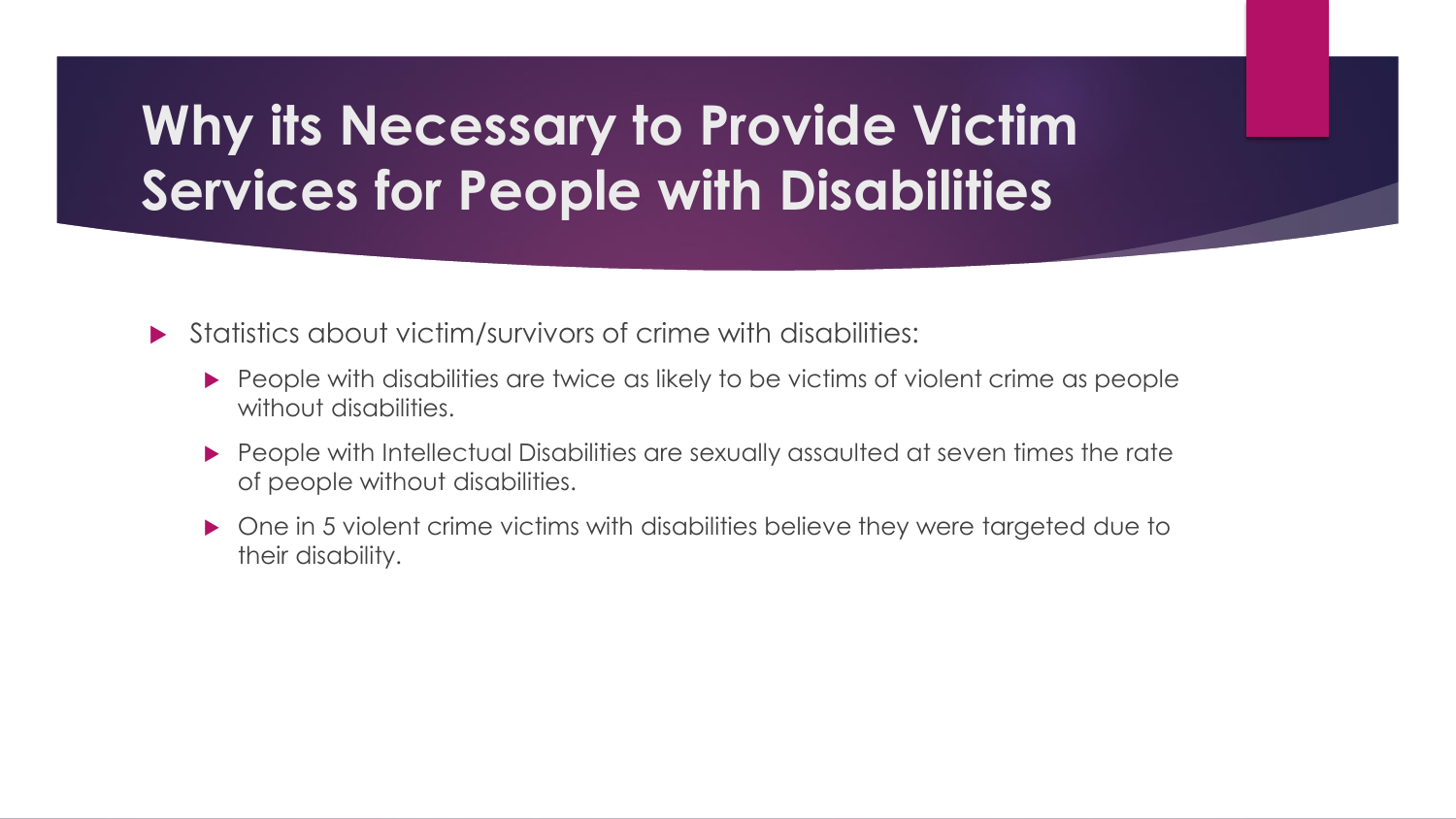# Eligibility and How to Request Victim Advocacy Services

### **Eligibility**

- Any person who has a disability
- Who has experienced victimization
- No age restriction
- No proof of disability necessary
- Crime doesn't have to be reported

### **Intake Process**

- Call and speak with DRW's intake specialist at any of our offices
- Email DRW's general mailbox
- Call and leave a message
- VOCA intakes can go directly to Nadya Rosen, or to another program team depending on the issue/s
- Intakes can be addressed by any team member or assigned to specific advocates based on client needs and expertise of the advocate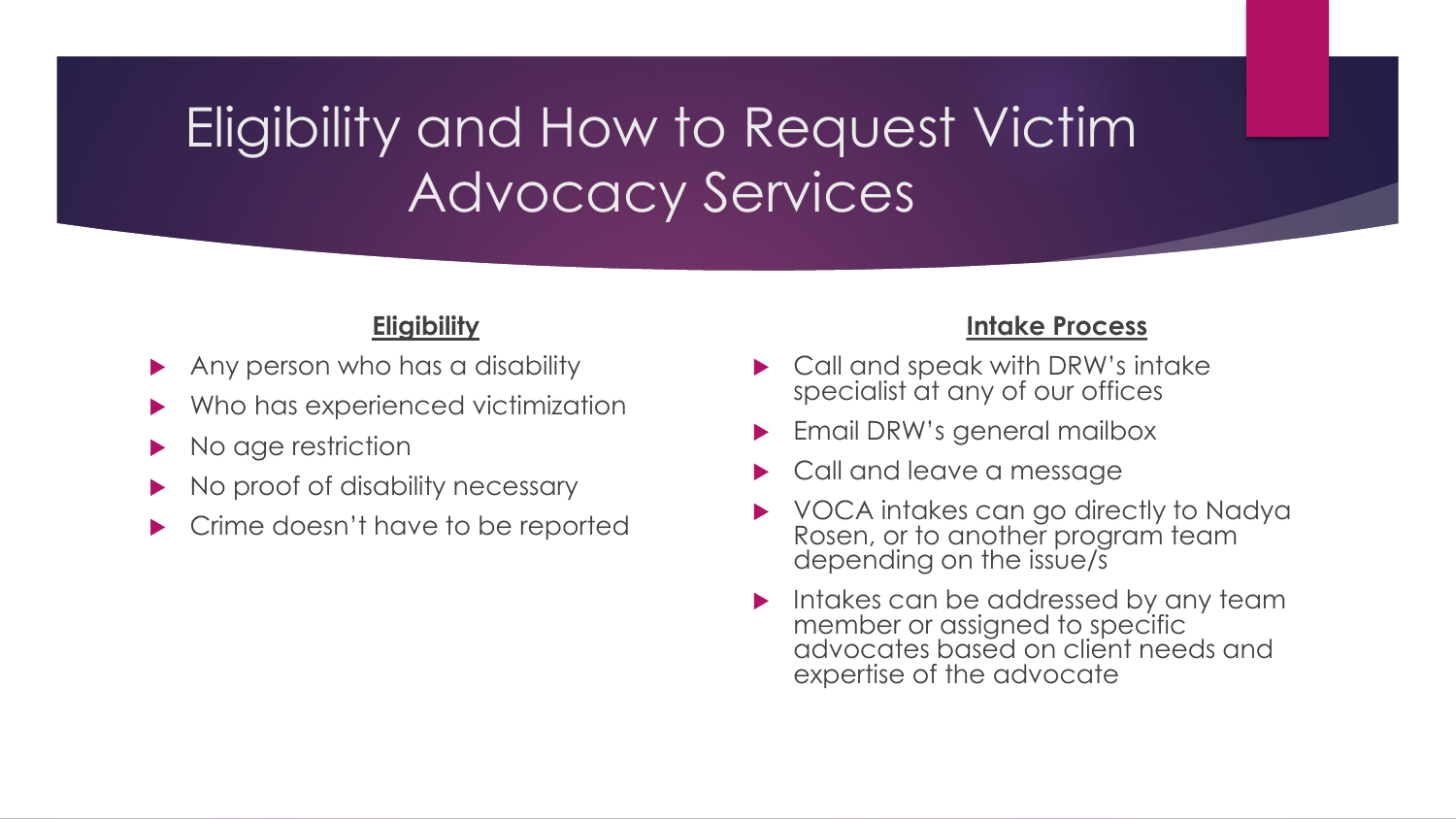# **VOCA Funds Can be Shared with other P&A Programs**

- Fund P&A cases (special education, civil rights, etc.) where the client is a survivor of crime
- Fund systemic advocacy around the intersection of disability and abuse
- Provide direct advocacy to victims who are working with law enforcement to investigate and prosecute the abuse charges
- Provide representation in family court to assist survivors with disabilities
- Targeting an end to the school to prison pipeline by funding special education cases where the child is a survivor of a crime but is being criminally prosecuted for their actions at school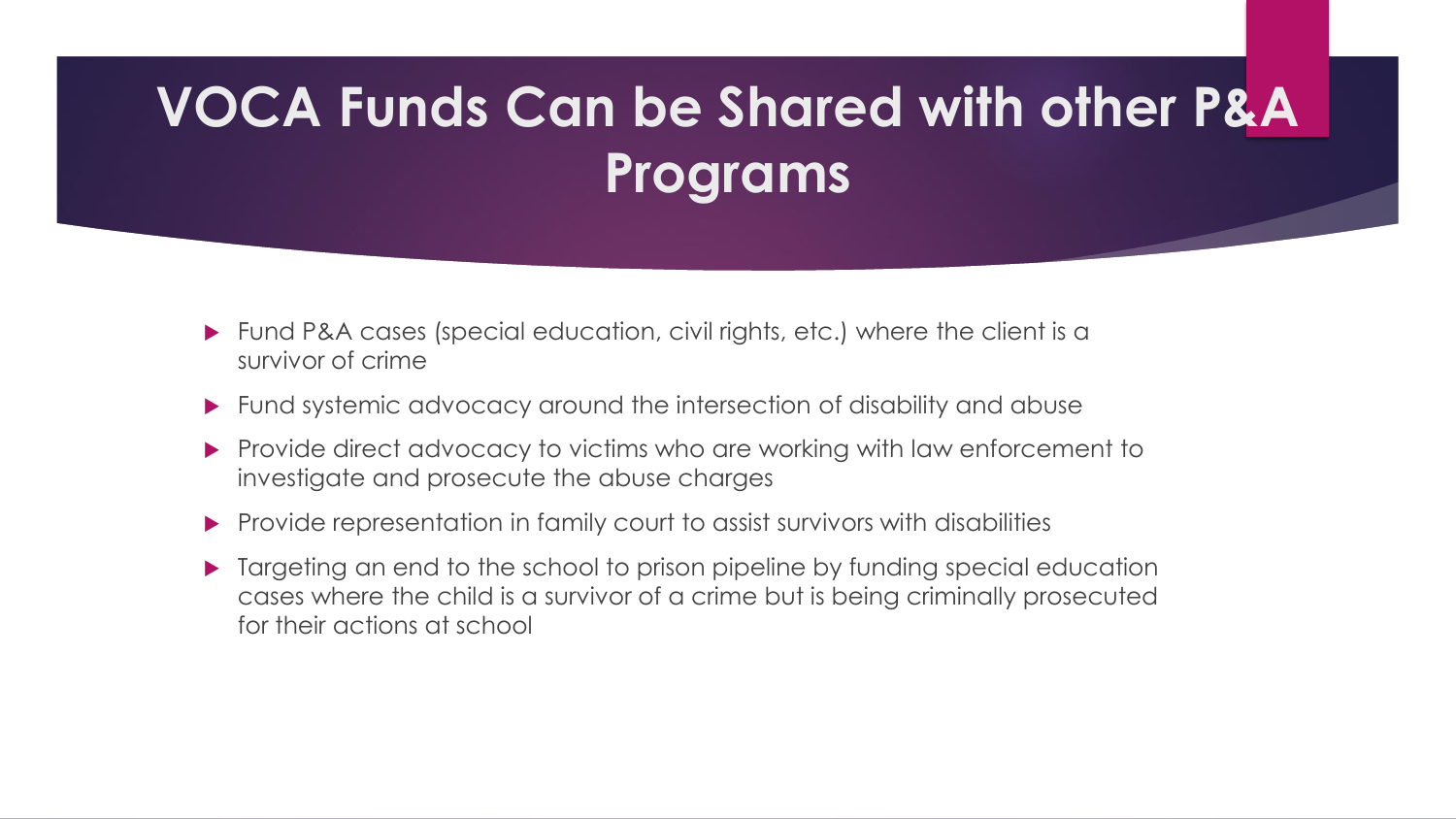## VAP Goals and Priorities

### **Federal VOCA Goals**

- Respond to the emotional, psychological, or physical needs of crime victims
- Assist victims to stabilize their lives post victimization
- Assist victims to understand and participate in the CJ system
- Restore a measure of safety and security for the victim

#### **DRW'S VAP GOAL FOCUS**

 Respond to the emotional, psychological, or physical needs of crime victims

#### **Through**

- Providing emotional support to crime victims with disabilities and their families
- Providing education, technical assistance, and referrals to crime victims with disabilities to promote self-determination (many levels of service provided)
- Collaborating with victims to assess safety and assist with developing meaningful safety plans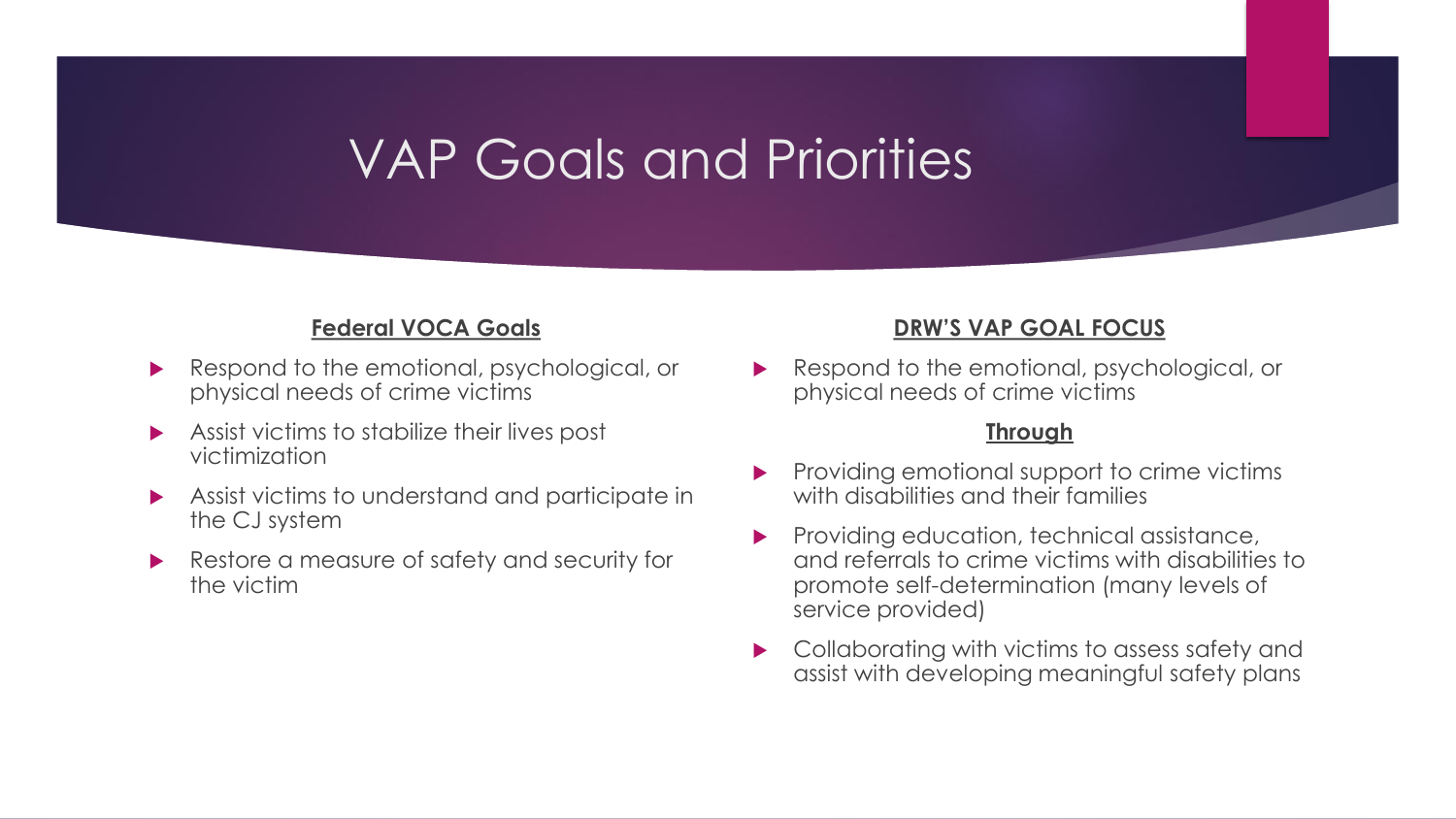### **What can be done with VOCA funds?**

- Immediate emotional, psychological, and physical health and safety
- **Personal advocacy and emotional** support
- Mental health counseling and care
- ▶ Peer-support
- **Facilitation of participation in criminal** justice and other public proceedings arising from the crime
- ▶ Legal assistance where the need for such services arises as a direct result of the victimization
- **Public awareness and education** presentations
- Crisis intervention; safety planning; accompaniment to hospitals for medical examinations; filing restraining orders
- Working with victim to assess the impact of crime and needs; identify resources in victim's community; provision of information and referrals; follow up contact
- Assisting victims in understand the dynamics of victimization and post victimization stabilization
- The provision of services and payment of costs that help victims participate in the CJS (accompaniment of victim to offices and court; interpreters; childcare; notification to victims of court dates, case disposition, incarceration, parole proceedings)
- Help victims assert their rights; motions to vacate or expunge a conviction when they are a victim of crime; divorce
- Cross-system Coordination i.e. CCRT involvement task force; participation in statewide groups or committees to develop working agreements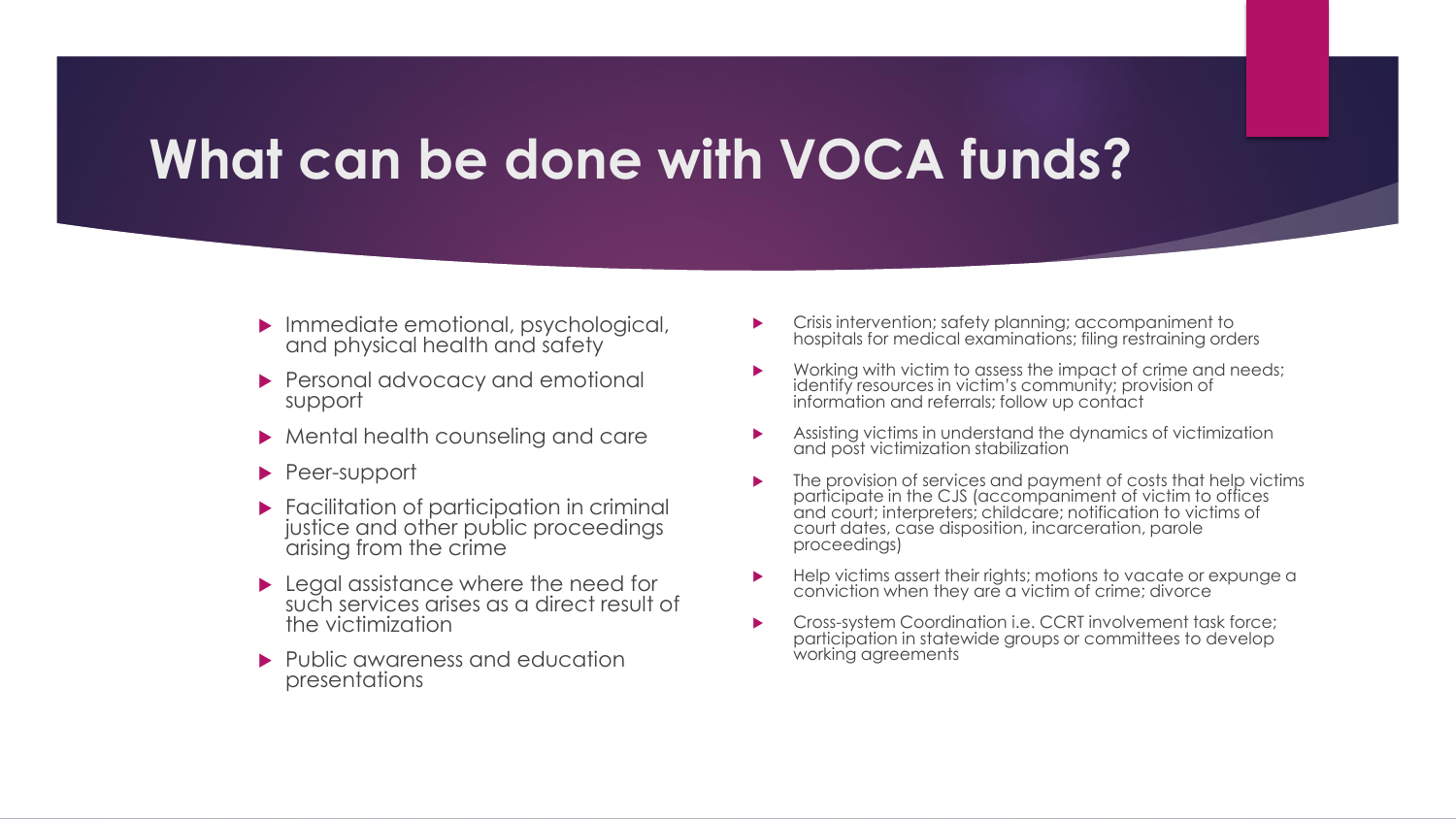# **What cannot be done with VOCA funds?**

- **Lobbying**
- Research and studies, except for project evaluation
- $\blacktriangleright$  Investigation and prosecution of criminal activities
- **Fundraising**
- Salaries and management expenses not related to direct victim services
- Provision of services to individuals who are not victims of crime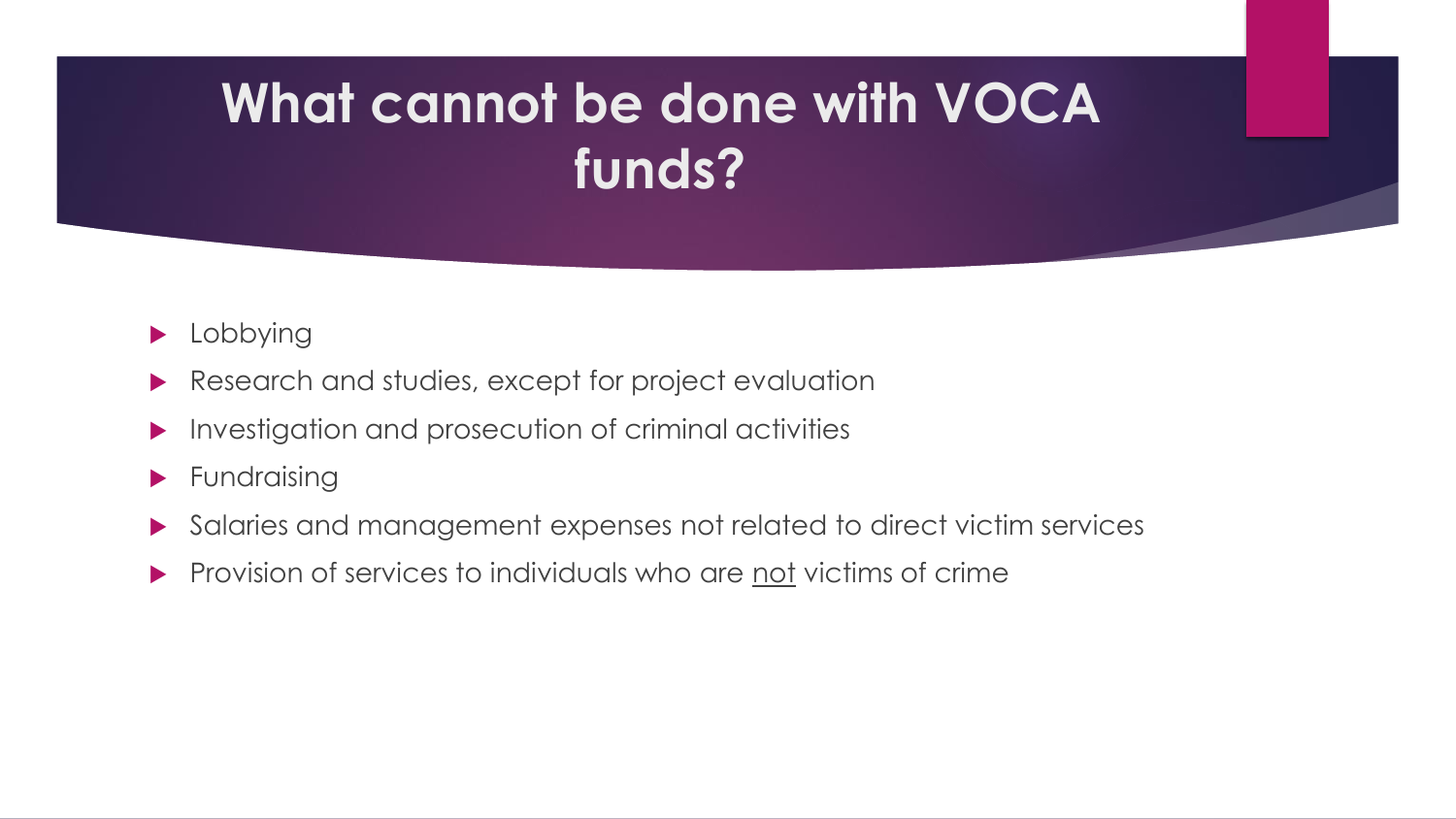# VAP's Semi-Annual Program Report October 1, 2020-March 31, 2021

- Highlights outreach activities and staff in-service professional development
- Outreach Provided to five community programs
- 21 Remote Trainings Received from various institutions related to crime, trauma, intersectionality and dynamic relationships and wellness
- **Highlights program challenges and successes**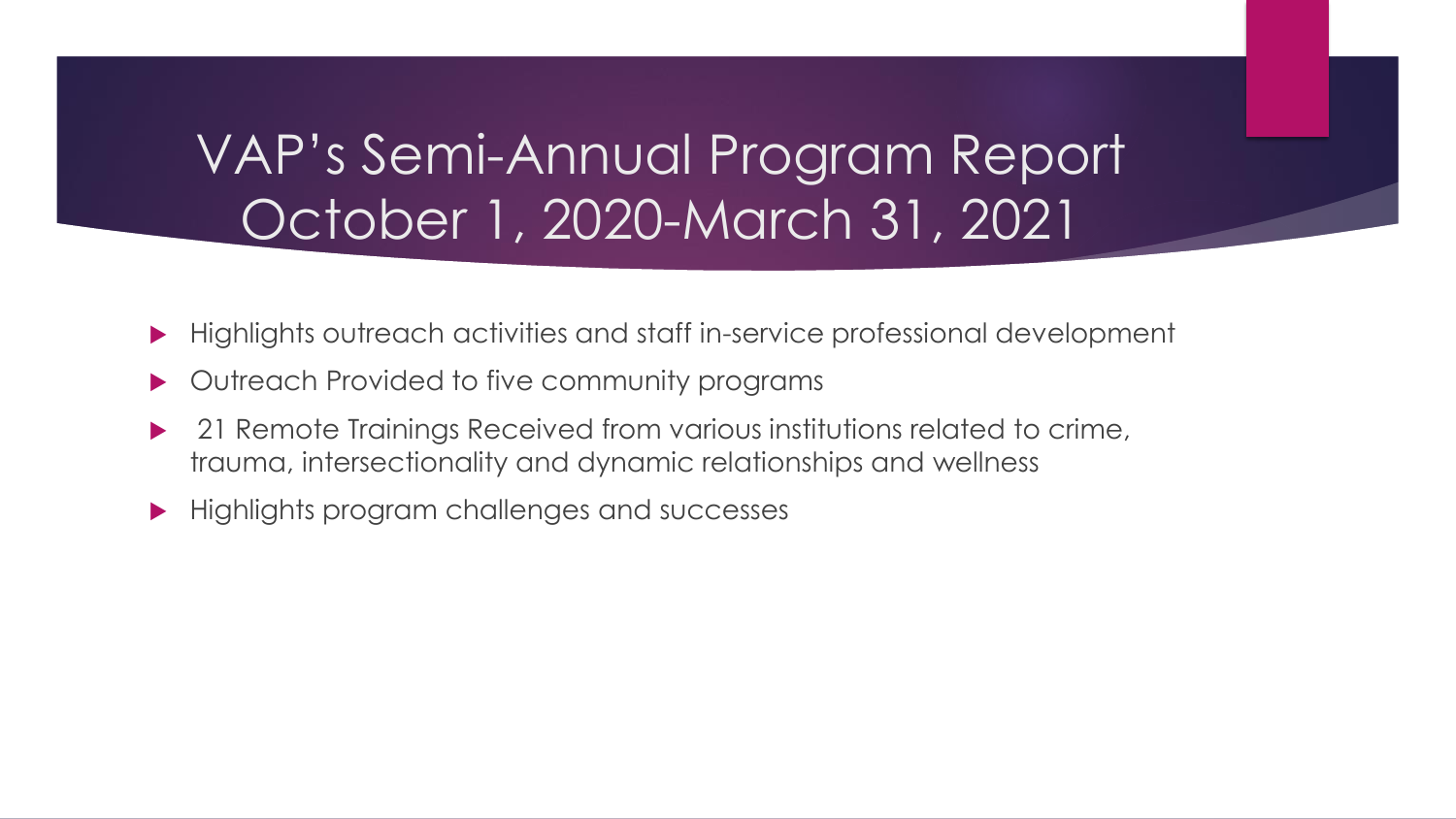# External/Internal Challenges

### **External Challenges**

- **Law Enforcement**
- ▶ Homelessness/lack of affordable housing
- COVID 19 and technology

### **Internal Challenges**

- Staff vacancies
- New hirer start gap
- **Position turnover**
- Due to non-profit status, Inability to match staff salary and benefits comparable to state salary and benefits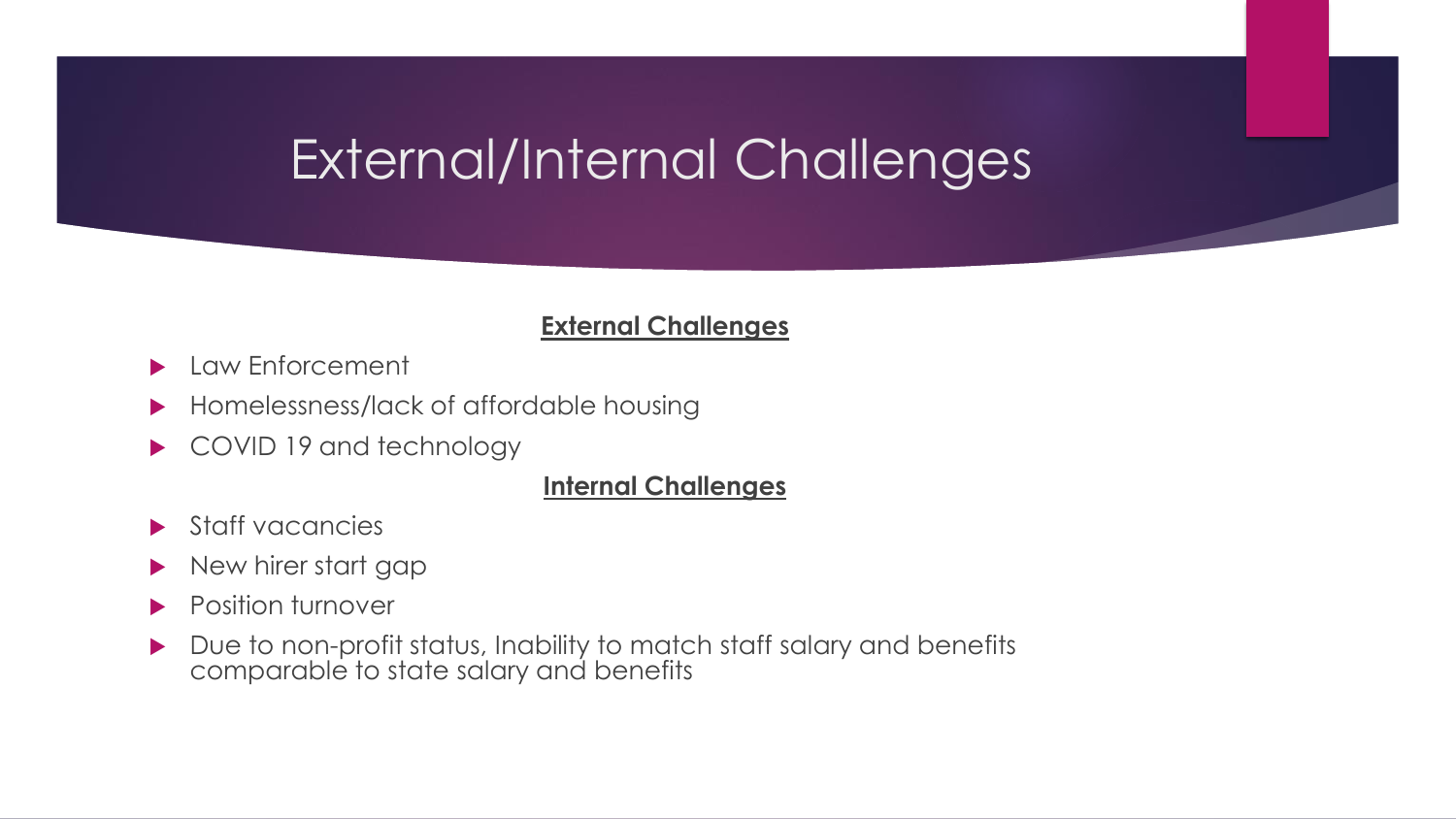## Program Successes

- Becoming known to the community in a short time
- $\blacktriangleright$  Increased staff
- **First Victim's Program that targets a specific population**
- Expanding Outreach to communities and special populations within the state
- Experienced Team members in many areas of service/issues
- Assisted clients in filing TRO's
- Have helped clients prepare for court